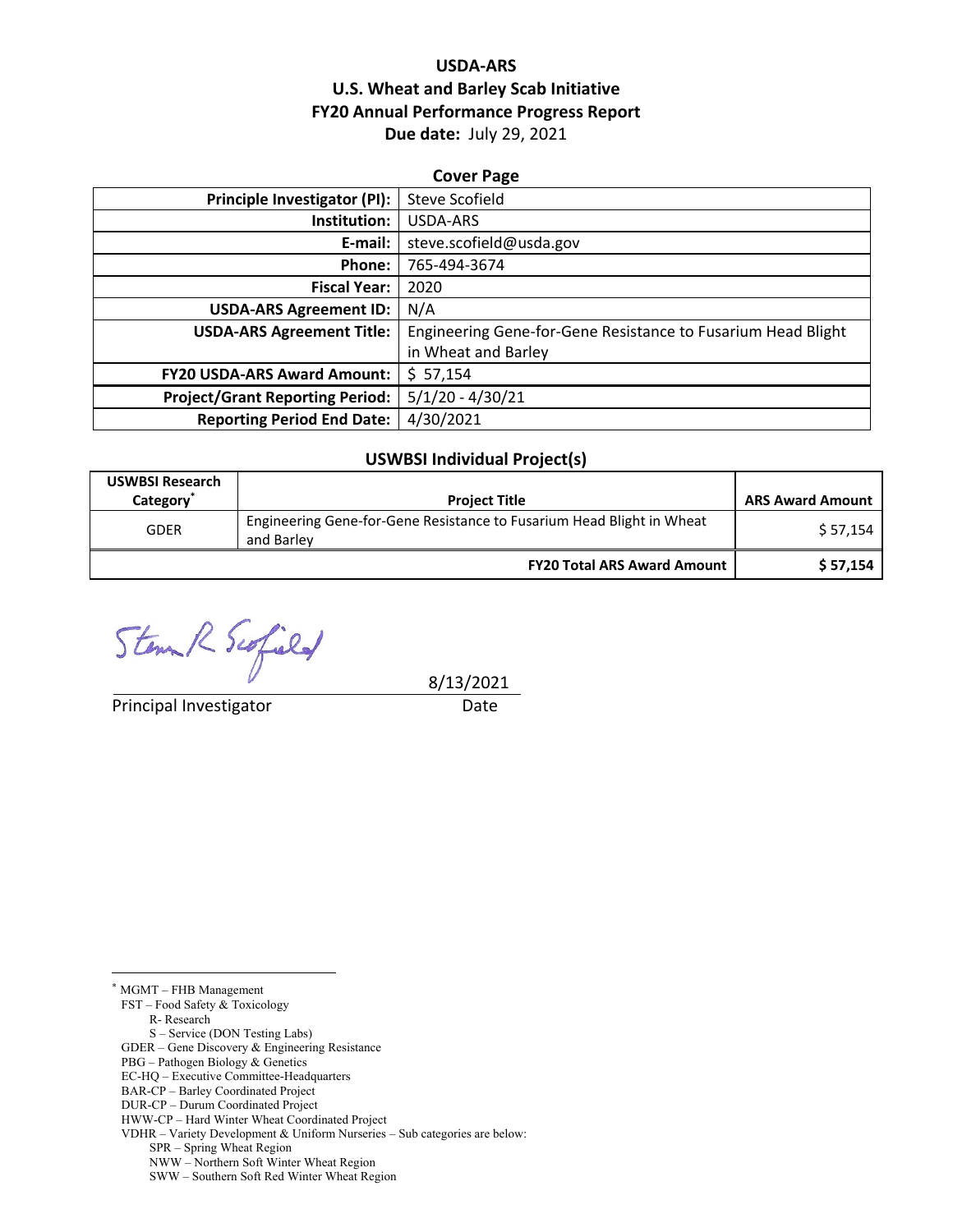**Project 1:** *Engineering Gene‐for‐Gene Resistance to Fusarium Head Blight in Wheat and Barley*

## **1. What are the major goals and objectives of the research project?**

To engineer a hypersensitive resistance response that is activated in wheat and/or barley by Fusarium graminearum (Fg) infection, and test if the engineered HR will provide resistance to Fusarium head blight (FHB).

- 1. Identify and characterize potential effector proteases from Fg
- 2. Identify barley PBS1‐like proteins suitable for engineering a decoys
- 3. Characterize the cleavage sequences of the effector proteases.
- **2. What was accomplished under these goals or objectives?** *(For each major goal/objective, address these three items below.)*

## **a) What were the major activities?**

1) Twenty potential effector proteases were identified and cloned from Fg. These were successfully expressed in Nicotiana benthamiana. One was found to self process‐ consistent with it having protease function.

2) A range of barley PBS‐like proteins (PBLs) were identified as having the necessary properties to be engineered as decoys.

3) A high-throughput E. coli-based assay for identifying protease cleavage sites is being developed.

#### **b) What were the significant results?**

A large family of barley PBLs were identified. Several were identified that can be used as decoys. It was demonstrated that they do not autoactivate HR when expressed in *N. benthamiana*. Additionally, when a cleavage site for a viral Nla protease is engineered into them, they can activate HR when the viral protease is co expressed in *N. benathamiana*.

#### **c) List key outcomes or other achievements.**

Twenty candidate effector proteases were identified from Fg. These tested to see if they contribute to Fg virulence in FHB. Two were identified as contributing to virulence.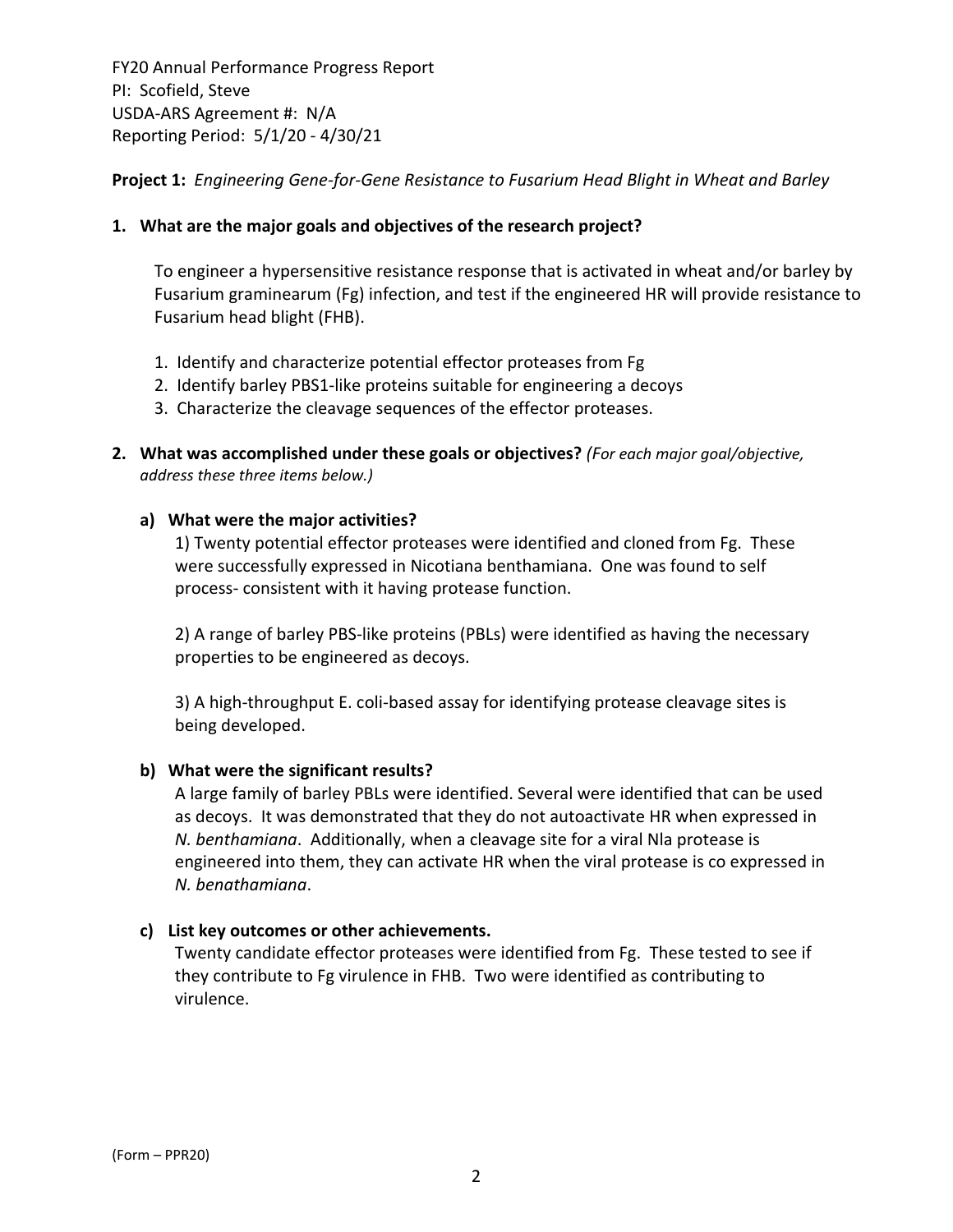## **3. Was this research impacted by the COVID‐19 pandemic (i.e. university shutdowns and/or restrictions, reduced or lack of support personnel, etc.)? If yes, please explain how this research was impacted or is continuing to be impacted.**

Yes, the work was very significantly impacted by CoVID shutdowns, particulary for the UK coPI, Dr. Hammond‐Kosack.

#### **4. What opportunities for training and professional development has the project provided?**

Four Post-docs and 3 graduate students have been contributing to this project.

#### **5. How have the results been disseminated to communities of interest?**

No publications have been submitted, however aspects of this work have been presented in several scientific meetings.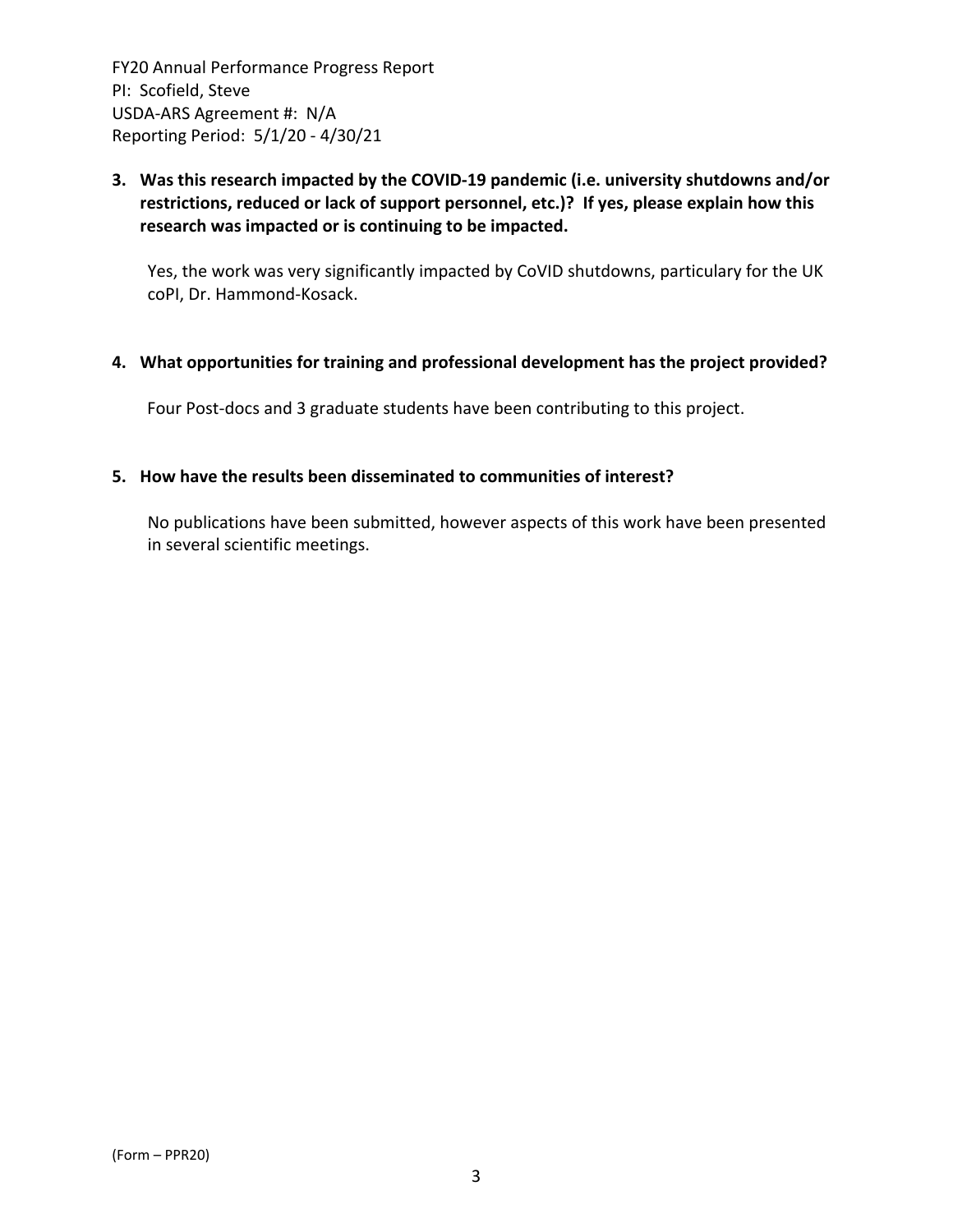# **Training of Next Generation Scientists**

**Instructions:** Please answer the following questions as it pertains to the FY20 award period (5/1/20 ‐ 4/30/21). The term "support" below includes any level of benefit to the student, ranging from full stipend plus tuition to the situation where the student's stipend was paid from other funds, but who learned how to rate scab in a misted nursery paid for by the USWBSI, and anything in between.

**1. Did any graduate students in your research program supported by funding from your USWBSI grant earn their MS degree during the FY20 award period?** ☐Yes ☒No

**If yes, how many?** Click to enter number here.

**2. Did any graduate students in your research program supported by funding from your USWBSI grant earn their Ph.D. degree during the FY20 award period?** ☒Yes ☐No

**If yes, how many?** 1

- **3. Have any post docs who worked for you during the FY20 award period and were supported by funding from your USWBSI grant taken faculty positions with universities?** ☒Yes ☐No **If yes, how many?** 1
- **4. Have any post docs who worked for you during the FY20 award period and were supported by funding from your USWBSI grant gone on to take positions with private ag‐ related companies or federal agencies?**

☐Yes ☒No

**If yes, how many?** Click to enter number here.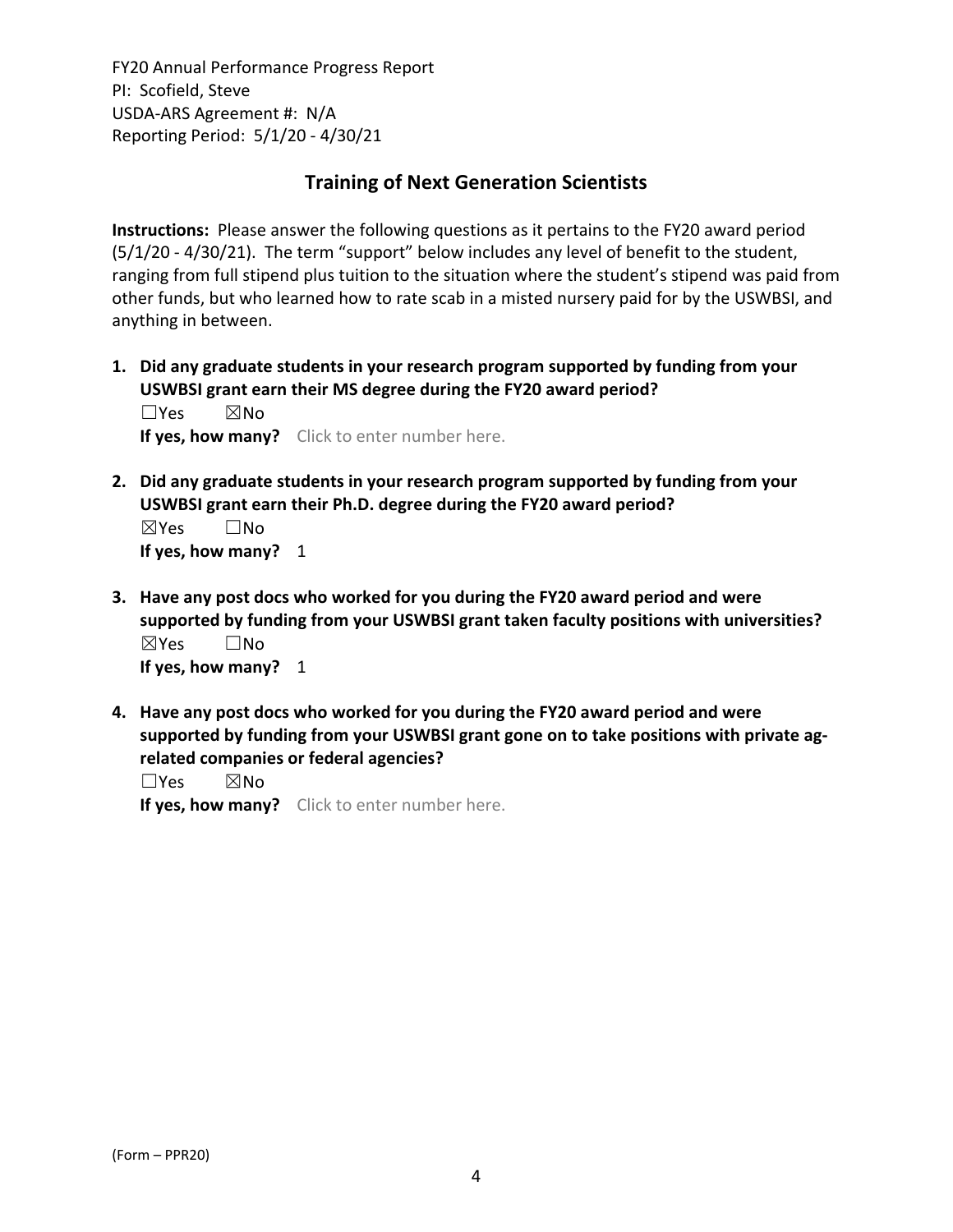# **Release of Germplasm/Cultivars**

**Instructions:** In the table below, list all germplasm and/or cultivars released with full or partial support through the USWBSI during the FY20 award period (5/1/20 - 4/30/21). All columns must be completed for each listed germplasm/cultivar. Use the key below the table for Grain Class abbreviations. 

| <b>Name of Germplasm/Cultivar</b> | <b>Grain Class</b>    | <b>FHB Resistance</b>                                  | <b>FHB</b><br><b>Rating</b><br>$(0-9)$ | Year<br><b>Released</b> |
|-----------------------------------|-----------------------|--------------------------------------------------------|----------------------------------------|-------------------------|
| No germplasm released             | Select Grain<br>Class | Select what represents<br>your most resistant<br>check | Enter as<br>text 0-9<br>rating         | Select Year             |
| Click here to enter text.         | Select Grain<br>Class | Select what represents<br>your most resistant<br>check | Enter as<br>$text 0-9$<br>rating       | Select Year             |
| Click here to enter text.         | Select Grain<br>Class | Select what represents<br>your most resistant<br>check | Enter as<br>text 0-9<br>rating         | Select Year             |
| Click here to enter text.         | Select Grain<br>Class | Select what represents<br>your most resistant<br>check | Enter as<br>text 0-9<br>rating         | Select Year             |
| Click here to enter text.         | Select Grain<br>Class | Select what represents<br>your most resistant<br>check | Enter as<br>text 0-9<br>rating         | Select Year             |
| Click here to enter text.         | Select Grain<br>Class | Select what represents<br>your most resistant<br>check | Enter as<br>text 0-9<br>rating         | Select Year             |
| Click here to enter text.         | Select Grain<br>Class | Select what represents<br>your most resistant<br>check | Enter as<br>text 0-9<br>rating         | Select Year             |
| Click here to enter text.         | Select Grain<br>Class | Select what represents<br>your most resistant<br>check | Enter as<br>text 0-9<br>rating         | Select Year             |
| Click here to enter text.         | Select Grain<br>Class | Select what represents<br>your most resistant<br>check | Enter as<br>text 0-9<br>rating         | Select Year             |
| Click here to enter text.         | Select Grain<br>Class | Select what represents<br>your most resistant<br>check | Enter as<br>text 0-9<br>rating         | Select Year             |
| Click here to enter text.         | Select Grain<br>Class | Select what represents<br>your most resistant<br>check | Enter as<br>text 0-9<br>rating         | Select Year             |
| Click here to enter text.         | Select Grain<br>Class | Select what represents<br>your most resistant<br>check | Enter as<br>text 0-9<br>rating         | Select Year             |
| Click here to enter text.         | Select Grain<br>Class | Select what represents<br>your most resistant<br>check | Enter as<br>text 0-9<br>rating         | Select Year             |
| Click here to enter text.         | Select Grain<br>Class | Select what represents<br>your most resistant<br>check | Enter as<br>text 0-9<br>rating         | Select Year             |

NOTE: Leave blank if you have nothing to report or if your grant did NOT include any VDHR-related projects.

**NOTE:** List the associated release notice or publication under the appropriate sub-section in the 'Publications' section of the FPR.